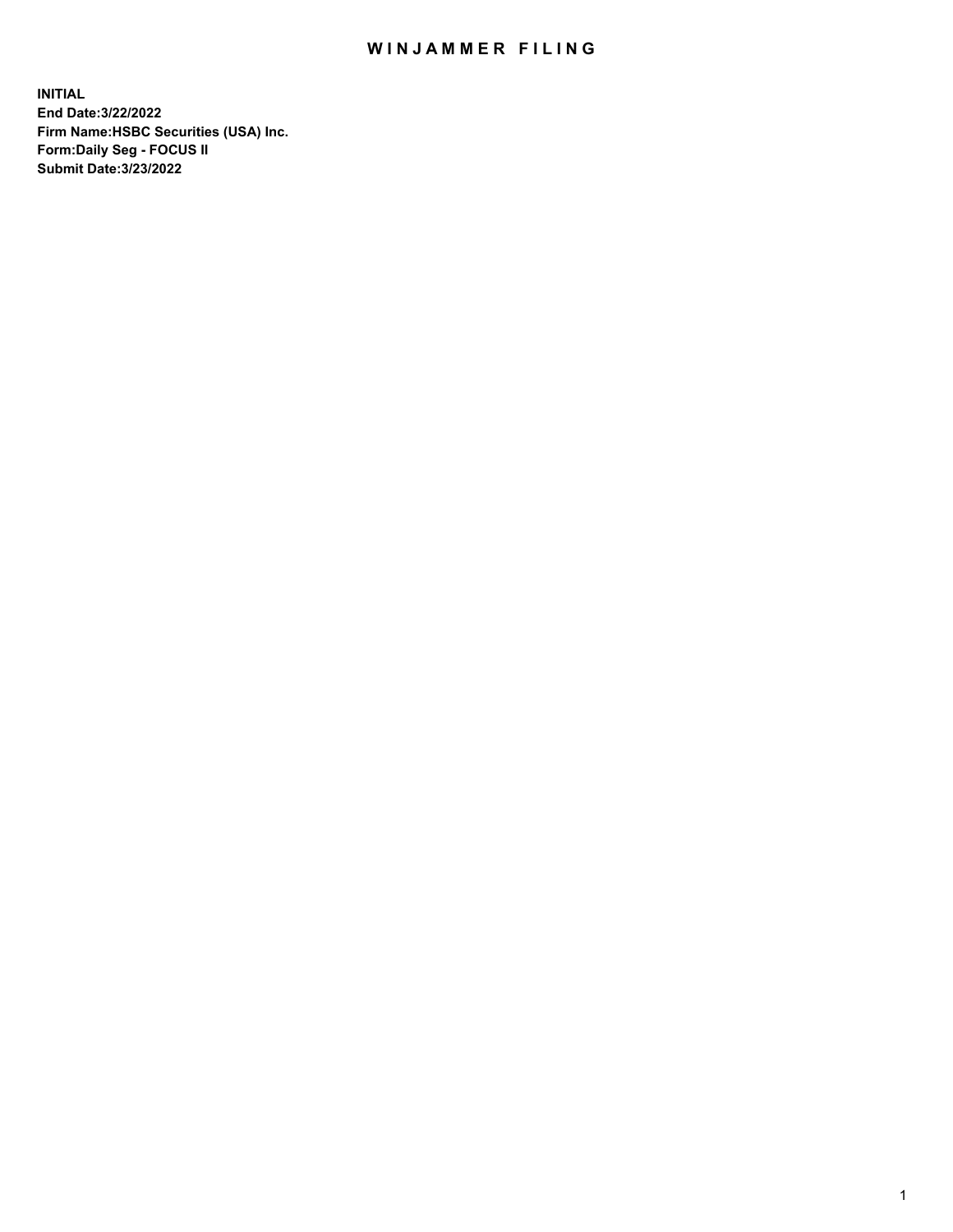**INITIAL End Date:3/22/2022 Firm Name:HSBC Securities (USA) Inc. Form:Daily Seg - FOCUS II Submit Date:3/23/2022 Daily Segregation - Cover Page**

| Name of Company                                                                                                                                                                                                                                                                                                                | <b>HSBC Securities (USA) Inc.</b>                              |
|--------------------------------------------------------------------------------------------------------------------------------------------------------------------------------------------------------------------------------------------------------------------------------------------------------------------------------|----------------------------------------------------------------|
| <b>Contact Name</b>                                                                                                                                                                                                                                                                                                            | <b>Michael Vacca</b>                                           |
| <b>Contact Phone Number</b>                                                                                                                                                                                                                                                                                                    | 212-525-7951                                                   |
| <b>Contact Email Address</b>                                                                                                                                                                                                                                                                                                   | michael.vacca@us.hsbc.com                                      |
| FCM's Customer Segregated Funds Residual Interest Target (choose one):<br>a. Minimum dollar amount: ; or<br>b. Minimum percentage of customer segregated funds required:%; or<br>c. Dollar amount range between: and; or<br>d. Percentage range of customer segregated funds required between:% and%.                          | 110,000,000<br>$\overline{\mathbf{0}}$<br>0 <sub>0</sub><br>00 |
| FCM's Customer Secured Amount Funds Residual Interest Target (choose one):<br>a. Minimum dollar amount: ; or<br>b. Minimum percentage of customer secured funds required:%; or<br>c. Dollar amount range between: and; or<br>d. Percentage range of customer secured funds required between:% and%.                            | 15,000,000<br><u>0</u><br>0 <sub>0</sub><br>00                 |
| FCM's Cleared Swaps Customer Collateral Residual Interest Target (choose one):<br>a. Minimum dollar amount: ; or<br>b. Minimum percentage of cleared swaps customer collateral required:% ; or<br>c. Dollar amount range between: and; or<br>d. Percentage range of cleared swaps customer collateral required between:% and%. | 75,000,000<br><u>0</u><br><u>00</u><br>00                      |

Attach supporting documents CH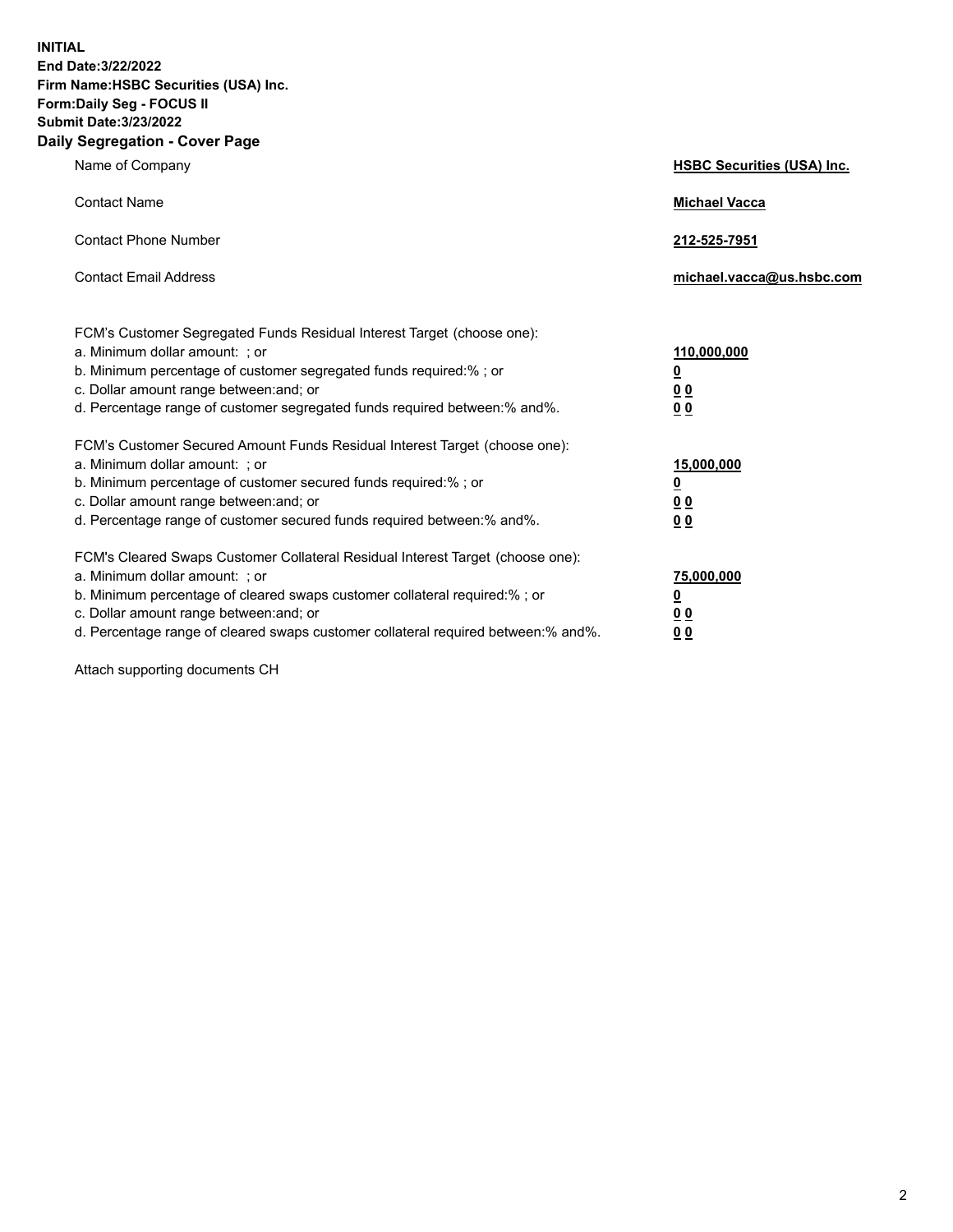**INITIAL End Date:3/22/2022 Firm Name:HSBC Securities (USA) Inc. Form:Daily Seg - FOCUS II Submit Date:3/23/2022 Daily Segregation - Secured Amounts** Foreign Futures and Foreign Options Secured Amounts Amount required to be set aside pursuant to law, rule or regulation of a foreign government or a rule of a self-regulatory organization authorized thereunder **0** [7305] 1. Net ledger balance - Foreign Futures and Foreign Option Trading - All Customers A. Cash **125,020,699** [7315] B. Securities (at market) **46,988,227** [7317] 2. Net unrealized profit (loss) in open futures contracts traded on a foreign board of trade **18,356,602** [7325] 3. Exchange traded options a. Market value of open option contracts purchased on a foreign board of trade **0** [7335] b. Market value of open contracts granted (sold) on a foreign board of trade **0** [7337] 4. Net equity (deficit) (add lines 1. 2. and 3.) **190,365,528** [7345] 5. Account liquidating to a deficit and account with a debit balances - gross amount **62,489** [7351] Less: amount offset by customer owned securities **-62,346** [7352] **143** [7354] 6. Amount required to be set aside as the secured amount - Net Liquidating Equity Method (add lines 4 and 5) **190,365,671** [7355] 7. Greater of amount required to be set aside pursuant to foreign jurisdiction (above) or line 6. **190,365,671** [7360] FUNDS DEPOSITED IN SEPARATE REGULATION 30.7 ACCOUNTS 1. Cash in banks A. Banks located in the United States **34,256,202** [7500] B. Other banks qualified under Regulation 30.7 **0** [7520] **34,256,202** [7530] 2. Securities A. In safekeeping with banks located in the United States **46,988,227** [7540] B. In safekeeping with other banks qualified under Regulation 30.7 **0** [7560] **46,988,227** [7570] 3. Equities with registered futures commission merchants A. Cash **0** [7580] B. Securities **0** [7590] C. Unrealized gain (loss) on open futures contracts **0** [7600] D. Value of long option contracts **0** [7610] E. Value of short option contracts **0** [7615] **0** [7620] 4. Amounts held by clearing organizations of foreign boards of trade A. Cash **0** [7640] B. Securities **0** [7650] C. Amount due to (from) clearing organization - daily variation **0** [7660] D. Value of long option contracts **0** [7670] E. Value of short option contracts **0** [7675] **0** [7680] 5. Amounts held by members of foreign boards of trade A. Cash **138,089,705** [7700] B. Securities **0** [7710] C. Unrealized gain (loss) on open futures contracts **18,356,602** [7720] D. Value of long option contracts **0** [7730] E. Value of short option contracts **0** [7735] **156,446,307** [7740] 6. Amounts with other depositories designated by a foreign board of trade **0** [7760] 7. Segregated funds on hand **0** [7765] 8. Total funds in separate section 30.7 accounts **237,690,736** [7770] 9. Excess (deficiency) Set Aside for Secured Amount (subtract line 7 Secured Statement Page 1 from Line 8) **47,325,065** [7380]

10. Management Target Amount for Excess funds in separate section 30.7 accounts **15,000,000** [7780]

11. Excess (deficiency) funds in separate 30.7 accounts over (under) Management Target **32,325,065** [7785]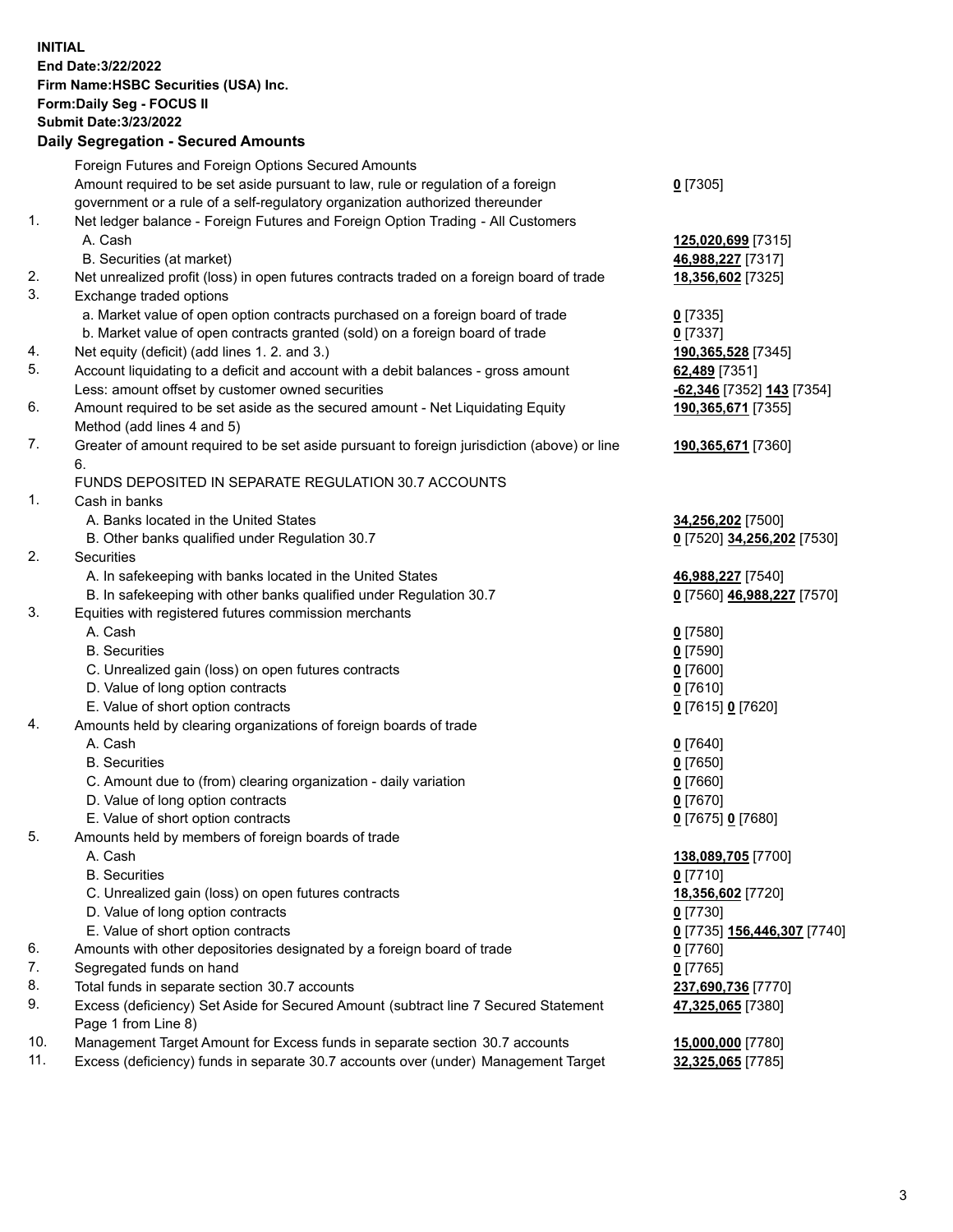**INITIAL End Date:3/22/2022 Firm Name:HSBC Securities (USA) Inc. Form:Daily Seg - FOCUS II Submit Date:3/23/2022 Daily Segregation - Segregation Statement** SEGREGATION REQUIREMENTS(Section 4d(2) of the CEAct) 1. Net ledger balance A. Cash **2,041,166,170** [7010] B. Securities (at market) **1,037,936,327** [7020] 2. Net unrealized profit (loss) in open futures contracts traded on a contract market **639,258,373** [7030] 3. Exchange traded options A. Add market value of open option contracts purchased on a contract market **3,567,521,895** [7032] B. Deduct market value of open option contracts granted (sold) on a contract market **-801,056,361** [7033] 4. Net equity (deficit) (add lines 1, 2 and 3) **6,484,826,404** [7040] 5. Accounts liquidating to a deficit and accounts with debit balances - gross amount **88,332,919** [7045] Less: amount offset by customer securities **-88,332,919** [7047] **0** [7050] 6. Amount required to be segregated (add lines 4 and 5) **6,484,826,404** [7060] FUNDS IN SEGREGATED ACCOUNTS 7. Deposited in segregated funds bank accounts A. Cash **10,850,629** [7070] B. Securities representing investments of customers' funds (at market) **0** [7080] C. Securities held for particular customers or option customers in lieu of cash (at market) **67,502,147** [7090] 8. Margins on deposit with derivatives clearing organizations of contract markets A. Cash **2,571,683,690** [7100] B. Securities representing investments of customers' funds (at market) **174,286,741** [7110] C. Securities held for particular customers or option customers in lieu of cash (at market) **894,511,052** [7120] 9. Net settlement from (to) derivatives clearing organizations of contract markets **45,687,527** [7130] 10. Exchange traded options A. Value of open long option contracts **3,567,521,895** [7132] B. Value of open short option contracts **-801,056,361** [7133] 11. Net equities with other FCMs A. Net liquidating equity **49,160** [7140] B. Securities representing investments of customers' funds (at market) **0** [7160] C. Securities held for particular customers or option customers in lieu of cash (at market) **23,343,750** [7170] 12. Segregated funds on hand **52,579,378** [7150] 13. Total amount in segregation (add lines 7 through 12) **6,606,959,608** [7180] 14. Excess (deficiency) funds in segregation (subtract line 6 from line 13) **122,133,204** [7190] 15. Management Target Amount for Excess funds in segregation **110,000,000** [7194]

16. Excess (deficiency) funds in segregation over (under) Management Target Amount Excess

**12,133,204** [7198]